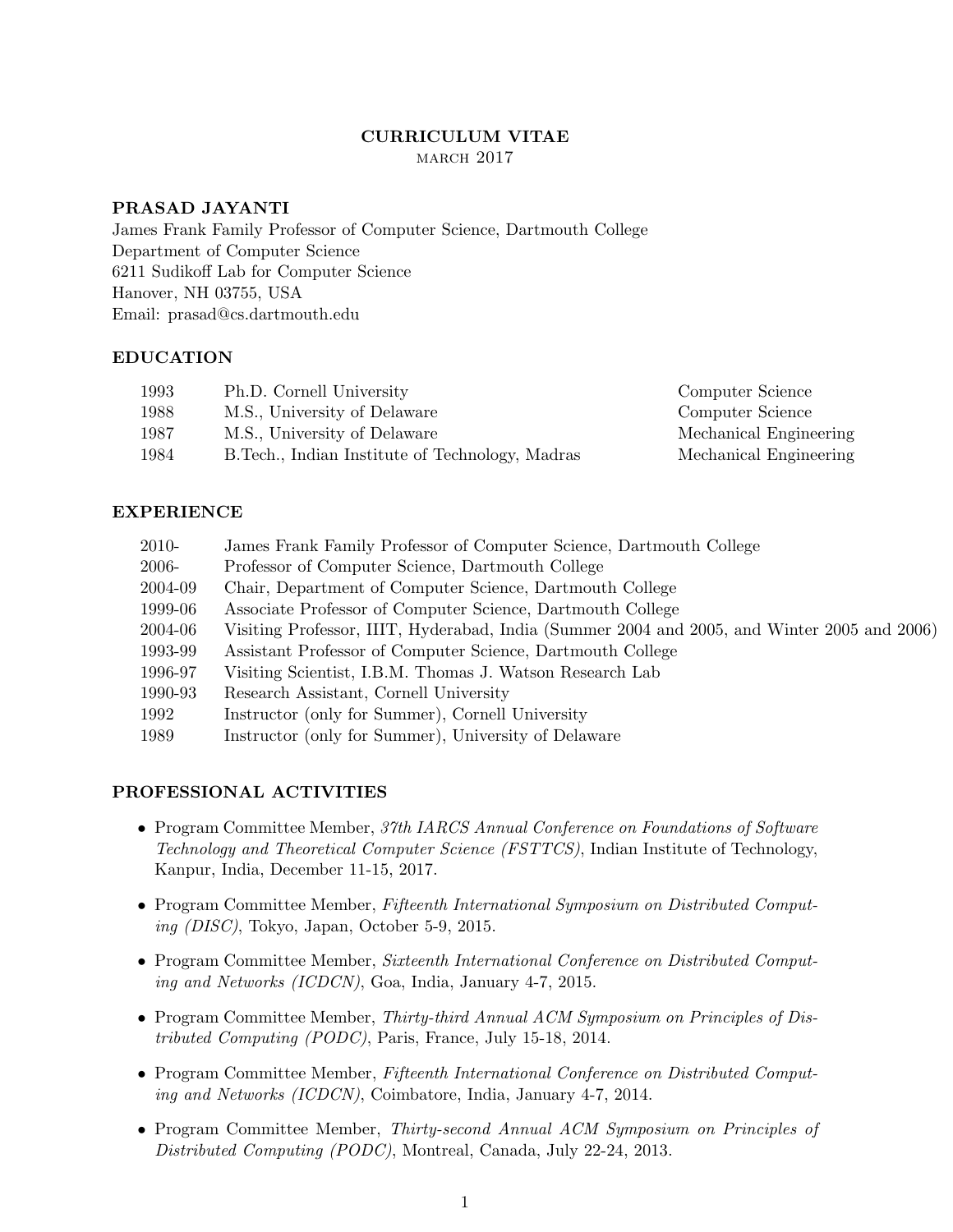- Program Committee Member, Thirty-third International Conference on Distributed Computing Systems (ICDCS), Philadelphia, USA, July 8-11, 2013.
- Program Committee Member, Fourteenth International Conference on Distributed Computing and Networks (ICDCN), Mumbai, India, January 3-6, 2013.
- Program Committee Member, Thirty-first Annual ACM Symposium on Principles of Distributed Computing (PODC), Madeira, Portugal, July 16-18, 2012.
- Program Committee Member, Eighth International Conference on Distributed Computing and Internet Technology (ICDCIT), Bhubaneshwar, India, February 1-4, 2012.
- Program Committee Member, Thirteenth International Conference on Distributed Computing and Networks (ICDCN), Hong Kong, China, January 3-6, 2012.
- Program Committee Member, Twelfth International Conference on Distributed Computing and Networks (ICDCN), Bengaluru, India, January 2-4, 2011.
- Panelist: CSE Higher Education in India: A National Crisis? Twelfth International Conference on Distributed Computing and Networks (ICDCN), Bengaluru, India, January 2-4, 2011.
- Member, International Advisory Committee, *International Conference on Distributed Com*puting and Networks (ICDCN), since September 2010.
- Program Committee Member, Twenty-Ninth Annual ACM Symposium on Principles of Distributed Computing (PODC), Zurich, Switzerland, July 25-28, 2010.
- Program Committee Member, Eleventh International Conference on Distributed Computing and Networks (ICDCN), Kolkata, India, January 3-6, 2010.
- Program Committee Member, Twenty-Eighth Annual ACM Symposium on Principles of Distributed Computing (PODC), Calgary, Canada, August 10-13, 2009.
- General Co-Chair, Tenth International Conference on Distributed Computing and Networks (ICDCN), Hyderabad, India, January 3-6, 2009.
- Program Committee Member, Tenth International Conference on Distributed Computing and Networks (ICDCN), Hyderabad, India, January 3-6, 2009.
- Guest Editor, in charge of the review process for the top papers from ICDCN 2008 for publication in the journal Theoretical Computer Science, 2008-10.
- Program Committee Chair, *Ninth International Conference on Distributed Computing and* Networks (ICDCN), Kolkata, India, January 5-8, 2008.
- Program Committee Member, Twenty-seventh Annual Symposium on Foundations of Software Technology and Theoretical Computer Science (FSTTCS), New Delhi, December 12-14, 2007.
- Program Committee Member, Twenty-sixth Annual ACM Symposium on Principles of Distributed Computing (PODC), Portland, Oregon, August 12-15, 2007.
- Program Committee Member, Eighth International Conference on Distributed Computing and Networks (ICDCN), Guwahati, India, December 27-30, 2006.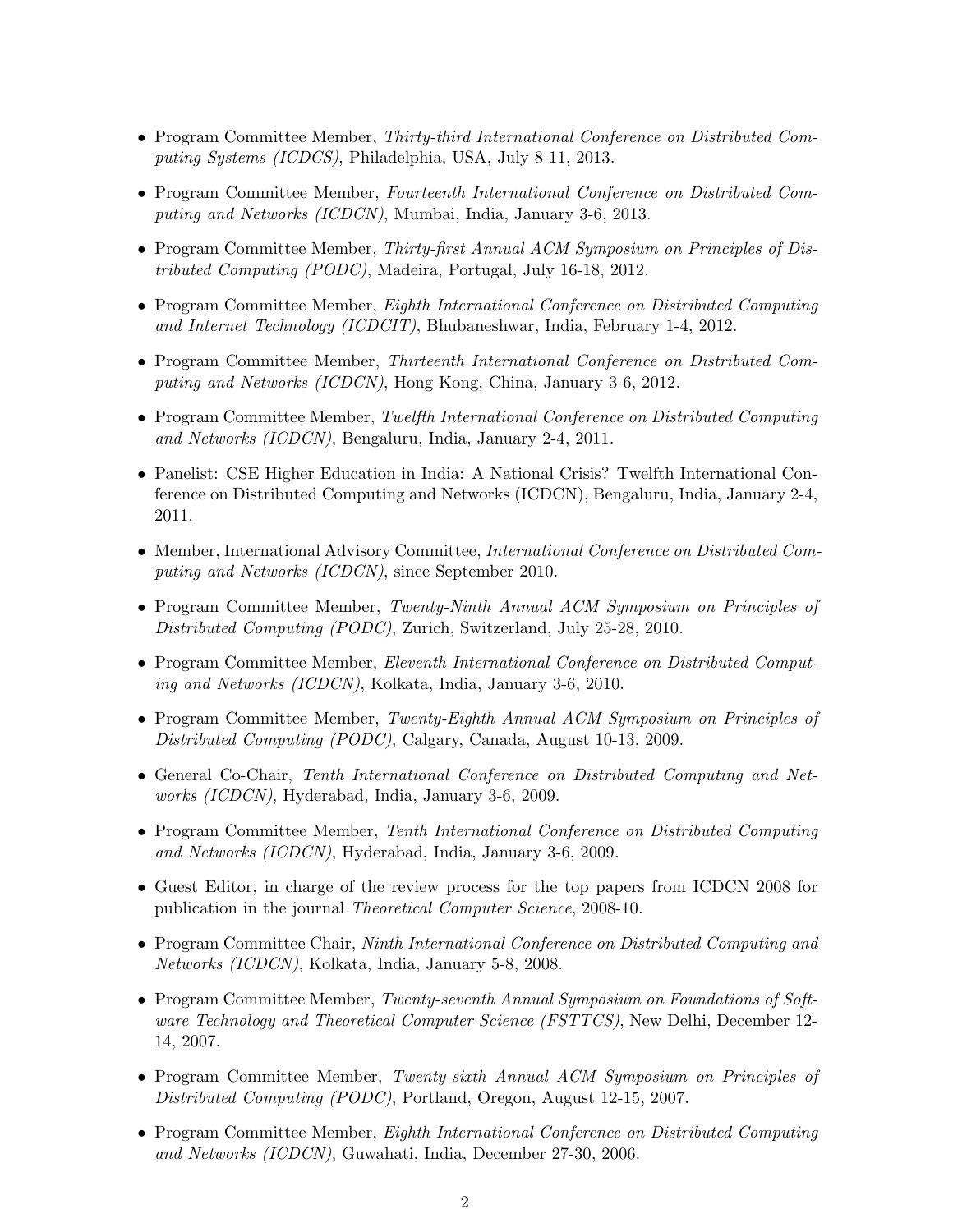- Program Committee Member, Twentieth Annual Conference on Distributed Computing (DISC), Stockholm, Sweden, September 18-20, 2006.
- Program Committee Member, Twenty-fourth Annual ACM Symposium on Principles of Distributed Computing (PODC), Las Vegas, Nevada, July 17-20, 2005.
- Program Committee Member, Twenty-fifth IEEE International Conference in Distributed Computing Systems (ICDCS), Columbus, Ohio, June 6-10, 2005.
- Program Committee Member, Twenty-first Annual ACM Symposium on Principles of Distributed Computing (PODC), Monterey, California, July 20-24, 2002.
- Steering Committee Member, *International Symposium on Distributed Computing (DISC)*, 1999-2002.
- Program Committee Chair, Thirteenth International Symposium on Distributed Computing (DISC), Bratislava, Slovak Republic, September 27-29, 1999.
- Program Committee Member, Eighteenth Annual ACM Symposium on Principles of Distributed Computing (PODC), Atlanta, Georgia, May 4-6, 1999.
- Program Committee Member, Tenth International Workshop on Distributed Algorithms  $(WDAG)$ , Bologna, Italy, October 9-11, 1996.
- Program Committee Member, *Ninth International Workshop on Distributed Algorithms* (WDAG), Le Mont Saint Michel, France, September 13-15, 1995.
- Program Committee Member, Fourteenth Annual ACM Symposium on Principles of Distributed Computing (PODC), Ottawa, Canada, August 20-23, 1995.
- Reviewed articles for the following journals and conferences: Journal of ACM, ACM Transactions on Computer Systems, SIAM Journal on Computing, Information and Computation, Distributed Computing, Information Processing Letters, Journal of Algorithms, Acta Informatica, PODC, WDAG, DISC, ICDCS, STOC, FOCS, and FSTTCS.

## HONORS AND AWARDS

- One of the 20 professors given "shout outs" in Dartmouth College's 2017 Yearbook.
- Chosen by Dartmouth's Student Assembly for the Profiles in Excellence Faculty Teaching Seminar in March 2015 for receiving most votes for "commitment to undergraduate students."
- Named *James Frank Family Professor of Computer Science* in July 2010.
- Best Paper Presentation Award at the 27th Annual ACM Symposium on Principles of Distributed Computing (PODC), Toronto, Canada, August 18-21, 2008. (I shared this award with another paper.)
- Alfred P. Sloan Research Fellow, 2000-2002.
- Nominated by Dartmouth for the *New Hampshire Excellence in Education Award*, 2000.
- Jerome Goldstein Award for Distinguished Teaching by Dartmouth College, 1999.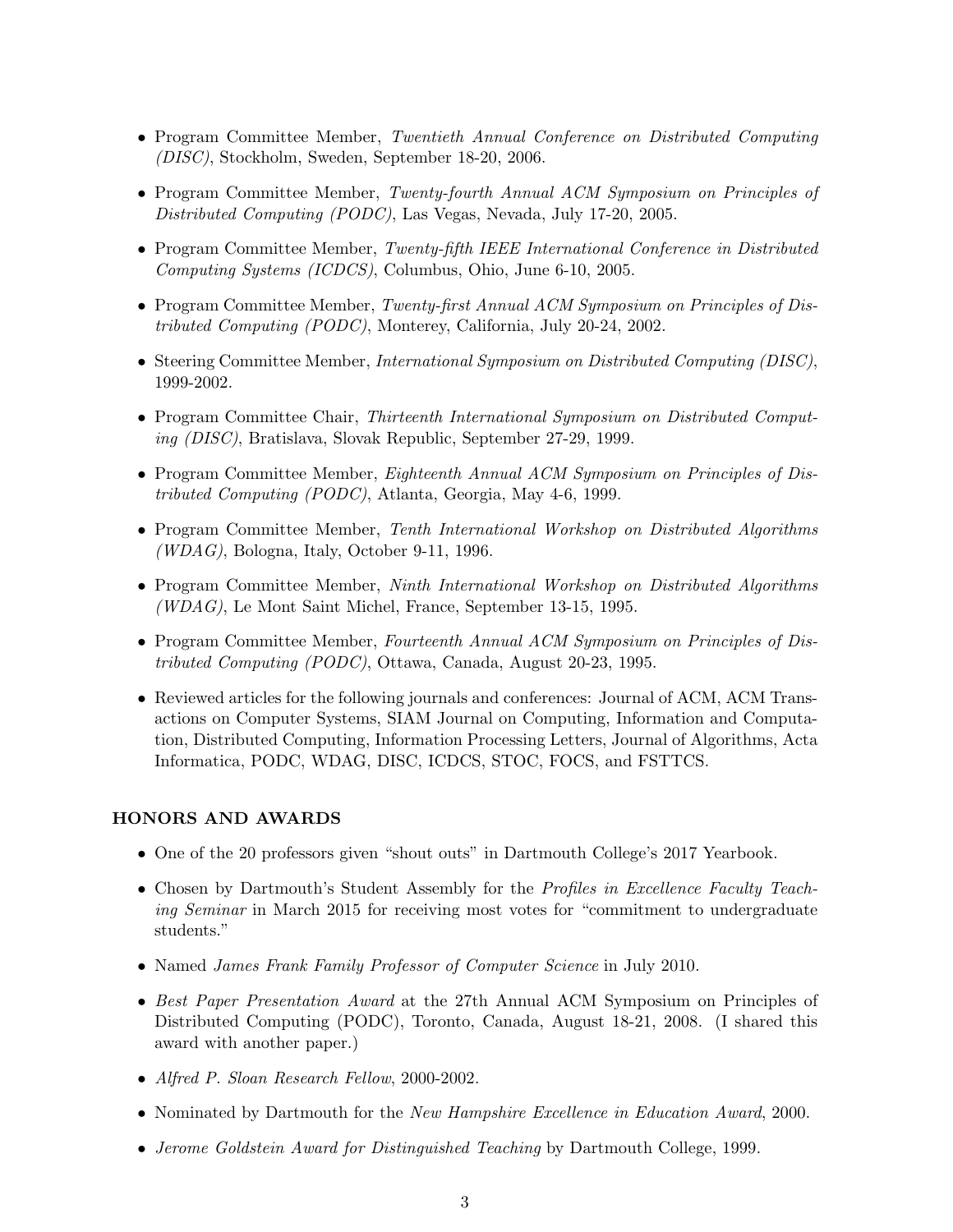- Melville and Leila Strauss 1960 Faculty Fellow, 1999.
- Dartmouth College Faculty Fellowship, Winter 1997.
- *NSF Research Initiation Award*, August 1994 July 1998.
- Ph.D. dissertation nominated by Cornell for the ACM Distinguished Dissertation Award in 1994. .LP Excellence in Teaching Award from the Cornell Engineering Co-op Program and the Co-op Honor Society Mu Sigma Tau, January 1992.

### EXTERNAL RESEARCH SUPPORT

- Alfred P. Sloan Research Fellowship, \$40000, April 2000 March 2002.
- National Science Foundation, "Efficiently Implementing Wait-Free Shared Objects on Multiprocessors," CCR-9803678, \$186629, August 1998 - July 2002.
- National Science Foundation Research Initiation Award, Grant CCR-9410421, "Classifying Shared Objects by their Synchronization Power," \$74939, October 1994 - July 1998.

### INTERNAL RESEARCH SUPPORT

- James Frank Family Professor, \$5000 annual, since July 2010.
- Friedman Family Fellowship, \$2000, July 2006 June 2007.
- Melville and Leila Strauss 1960 Faculty Fellowship, \$2000, July 1999 June 2000.
- Dartmouth College Dean's Venture Fund, \$30000, July 1998 June 2004.
- Dartmouth College Startup Award and Burke Award, \$30000, July 1993 June 1996.

## REFEREED CONFERENCE PUBLICATIONS

- 1. Chien-Chung Huang and Prasad Jayanti. Priority Mutual Exclusion: Specification and Algorithm. In Proceedings of International Conference on Distributed Computing (DISC), Paris, France, September 27-29, 2016, Lecture Notes in Computer Science, Vol 9888, Springer, Berlin, Heidelberg, Pages 385-398.
- 2. M. Diamond, P. Jayanti, and J. Leichtling. Enhancing Readers-Writers Exclusion with Upgrade/Downgrade. In Proceedings of the International Conference on Networked Systems (NETYS), Agadir, Morocco, May 13-15, 2015, Lecture Notes in Computer Science 9466, Springer.
- 3. P. Jayanti and Z. Liu. Abortable Reader-Writer Locks Are No More Complex Than Abortable Mutual-Exclusion Locks. In Proceedings of the International Symposium on Distributed Computing (DISC), Salvador, Brazil, October 16-18, 2012.
- 4. N. Bansal, V. Bhatt, P. Jayanti, and R. Kondapally. Tight Time-Space Tradeoff for Mutual Exclusion. In Proceedings of the 44th Annual ACM Symposium on Theory of Computing (STOC), New York, NY, May 19-22, 2012.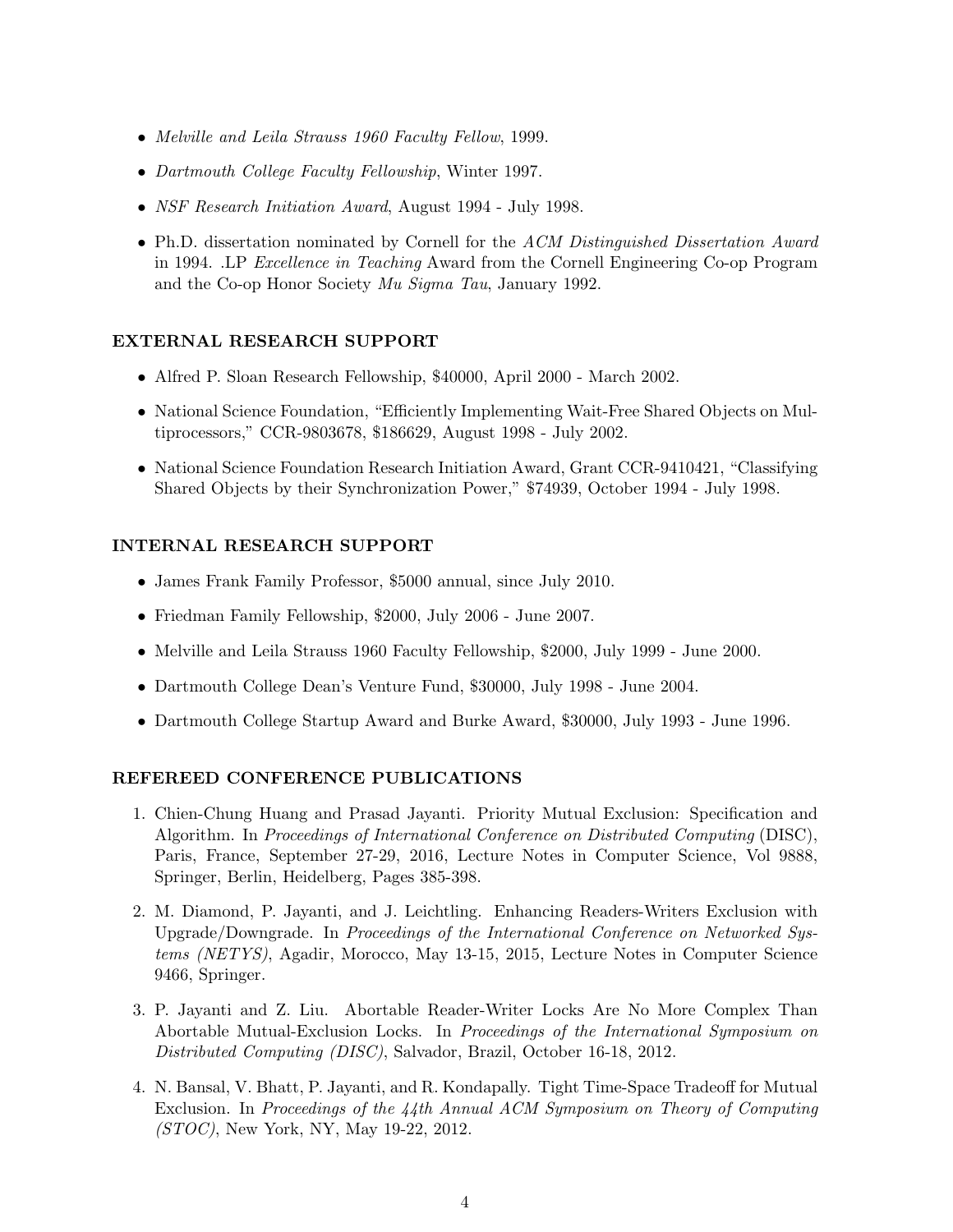- 5. V. Bhatt and P. Jayanti. Specification and Constant RMR Algorithm for Phase-Fair Reader Writer Lock. In *Proceedings of the International Conference on Distributed Com*puting and Networking, Bengaluru, India, January 2-5, 2011, Lecture Notes in Computer Science 6522, Springer.
- 6. V. Bhatt and P. Jayanti. Constant RMR Solutions to Reader Writer Synchronization. Proceedings of the 29th Annual ACM Symposium on Principles of Distributed Computing (PODC), Zurich, Switzerland, July 25-28, 2010. (selected for the Best Paper Session and was invited to a special issue of *Distributed Computing*).
- 7. V. Bhatt and P. Jayanti. On the Existence of Weakest Failure Detectors for Mutual Exclusion and l-Exclusion In Proceedings of the 23rd International Symposium on Distributed Computing (DISC 2009), Elche, Spain, September 2009, Lecture Notes in Computer Science 8805, Springer.
- 8. V. Bhatt, N. Christman, and P. Jayanti. Extracting Quorum Failure Detectors. Proceedings of the 28th Annual ACM Symposium on Principles of Distributed Computing (PODC), Calgary, Canada, August 10-13, 2009.
- 9. P. Jayanti and S. Toueg. Every Problem has a Weakest Failure Detector. Proceedings of the 27th Annual ACM Symposium on Principles of Distributed Computing (PODC), Toronto, Canada, August 18-21, 2008.
- 10. P. Jayanti and S. Petrovic. Efficiently Implementing LL/SC Objects Shared by an Unknown Number of Processes. In Proceedings of the 7th International Workshop on Distributed Computing (IWDC), Kharagpur, India, December 27-30, 2005.
- 11. P. Jayanti and S. Petrovic. Logarithmic Time Single-Deleter Multiple-Inserter Wait-Free Queues and Stacks. In Proceedings of FSTTCS 2005: the 25th International Conference on Foundations of Software Technology and Theoretical Computer Science, Hyderabad, India, December 15-18, 2005, Lecture Notes in Computer Science 3821, Springer.
- 12. P. Jayanti and S. Petrovic. Efficiently Implementing a Large Number of LL/SC Objects. In Proceedings of the 9th International Conference on Principles of Distributed Systems (OPODIS), Pisa, Italy, December 12–14, 2005.
- 13. P. Jayanti and S. Petrovic. Efficient Wait-Free Implementation of Multiword LL/SC Variables. In Proceedings of the 25th IEEE International Conference on Distributed Computing Systems (ICDCS), Columbus, Ohio, June 6-10, 2005.
- 14. P. Jayanti. An Optimal Multi-Writer Snapshot Algorithm. In Proceedings of the 37th Annual ACM Symposium on Theory of Computing (STOC), Baltimore, Maryland, May 21-24, 2005.
- 15. P. Jayanti, S. Petrovic and N. Narula. Read/Write-Based Fast Path Transformation for FCFS Mutual Exclusion. In Proceedings of SOFSEM 2005: the 31st Conference on Current Trends in Theory and Practice of Computer Science, Liptovsky Jan, Slovakia, January 22- 28, 2005, Lecture Notes in Computer Science 3381, Springer.
- 16. P. Jayanti. Adaptive and Efficient Abortable Mutual Exclusion. In Proceedings of the 22nd Annual ACM Symposium on Principles of Distributed Computing (PODC), July 2003, pages 295-304.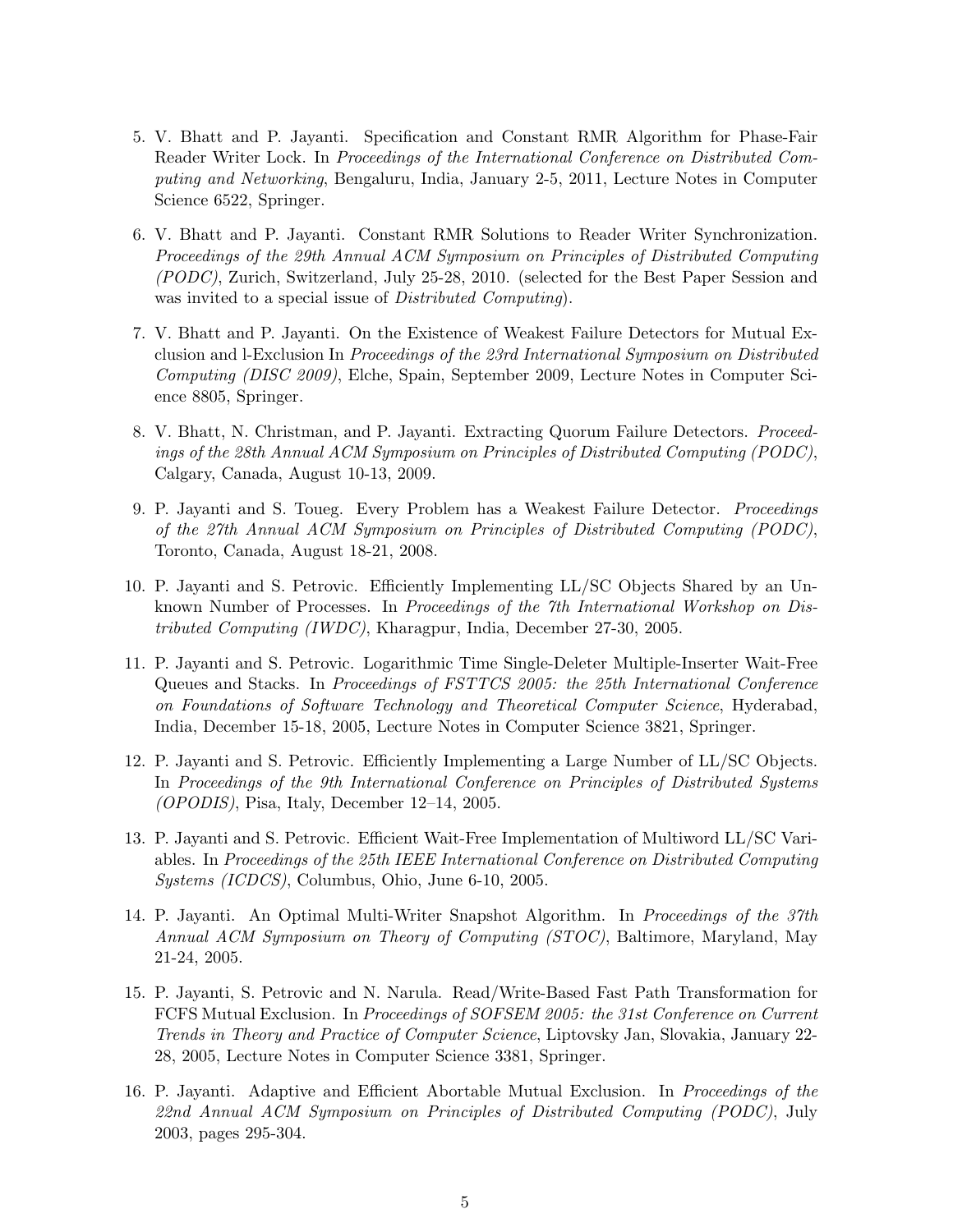- 17. P. Jayanti and S. Petrovic. Efficient and Practical Constructions of LL/SC Variables. In Proceedings of the 22nd Annual ACM Symposium on Principles of Distributed Computing (PODC), July 2003, pages 285-294.
- 18. P. Jayanti, S. Petrovic and K. Y. Tan. Fair Group Mutual Exclusion. In Proceedings of the 22nd Annual ACM Symposium on Principles of Distributed Computing (PODC), July 2003, pages 275-284.
- 19. P. Jayanti. f-Arrays: Implementations and Applications. In Proceedings of the 21st Annual ACM Symposium on Principles of Distributed Computing (PODC), July 2002.
- 20. P. Jayanti, K. Y. Tan, G. Friedland and A. Katz. Bounding Lamport's Bakery Algorithm. In Proceedings of SOFSEM 2001: the 28th Conference on Current Trends in Theory and Practice of Informatics, November/December 2001, Lecture Notes in Computer Science 2234, Springer.
- 21. P. Jayanti. A Complete and Constant Time Wait-free Implementation of CAS from LL/SC and Vice Versa. In Proceedings of the 12th International Symposium on Distributed Computing (DISC), September 1998, Lecture Notes in Computer Science 1499, Springer.
- 22. P. Jayanti. A Time Complexity Lower Bound for Randomized Implementations of Some Shared Objects. In Proceedings of the 17th Annual ACM Symposium on Principles of Distributed Computing (PODC), June 1998.
- 23. P. Jayanti. A Lower Bound on Local Time Complexity of Universal Constructions. In Proceedings of the 17th Annual ACM Symposium on Principles of Distributed Computing (PODC), June 1998.
- 24. T. D. Chandra, P. Jayanti, and K. Y. Tan. A Polylogarithmic Time Wait-Free Construction for Closed Objects. In Proceedings of the 17th Annual ACM Symposium on Principles of Distributed Computing (PODC), June 1998.
- 25. P. Jayanti and S. Khanna. On the Power of Multi-Objects. In Proceedings of the 11th International Workshop on Distributed Algorithms (WDAG), September 1997, Lecture Notes in Computer Science 1320, Springer.
- 26. P. Jayanti, K. Y. Tan, and S. Toueg. Time and Space Lower Bounds for Non-Blocking Implementations. In Proceedings of the 15th Annual ACM Symposium on Principles of Distributed Computing (PODC), May 1996.
- 27. T. D. Chandra, V. Hadzilacos, P. Jayanti, and S. Toueg. Wait-Freedom vs. t-Resiliency and the Robustness of Wait-Free Hierarchies. In Proceedings of the 13th Annual ACM Symposium on Principles of Distributed Computing (PODC), August 1994.
- 28. P. Jayanti. On the Robustness of Herlihy's Hierarchy. In Proceedings of the 12th Annual ACM Symposium on Principles of Distributed Computing (PODC), August 1993.
- 29. P. Jayanti and S. Toueg. Some Results on the Impossibility, Universality, and Decidability of Consensus. In Proceedings of the 6th International Workshop on Distributed Algorithms (WDAG), November 1992, Lecture Notes in Computer Science 647, Springer-Verlag.
- 30. P. Jayanti, T. D. Chandra, and S. Toueg. Fault-Tolerant Wait-Free Shared Objects. In Proceedings of the 33rd Annual IEEE Symposium on Foundations of Computer Science (FOCS), October 1992.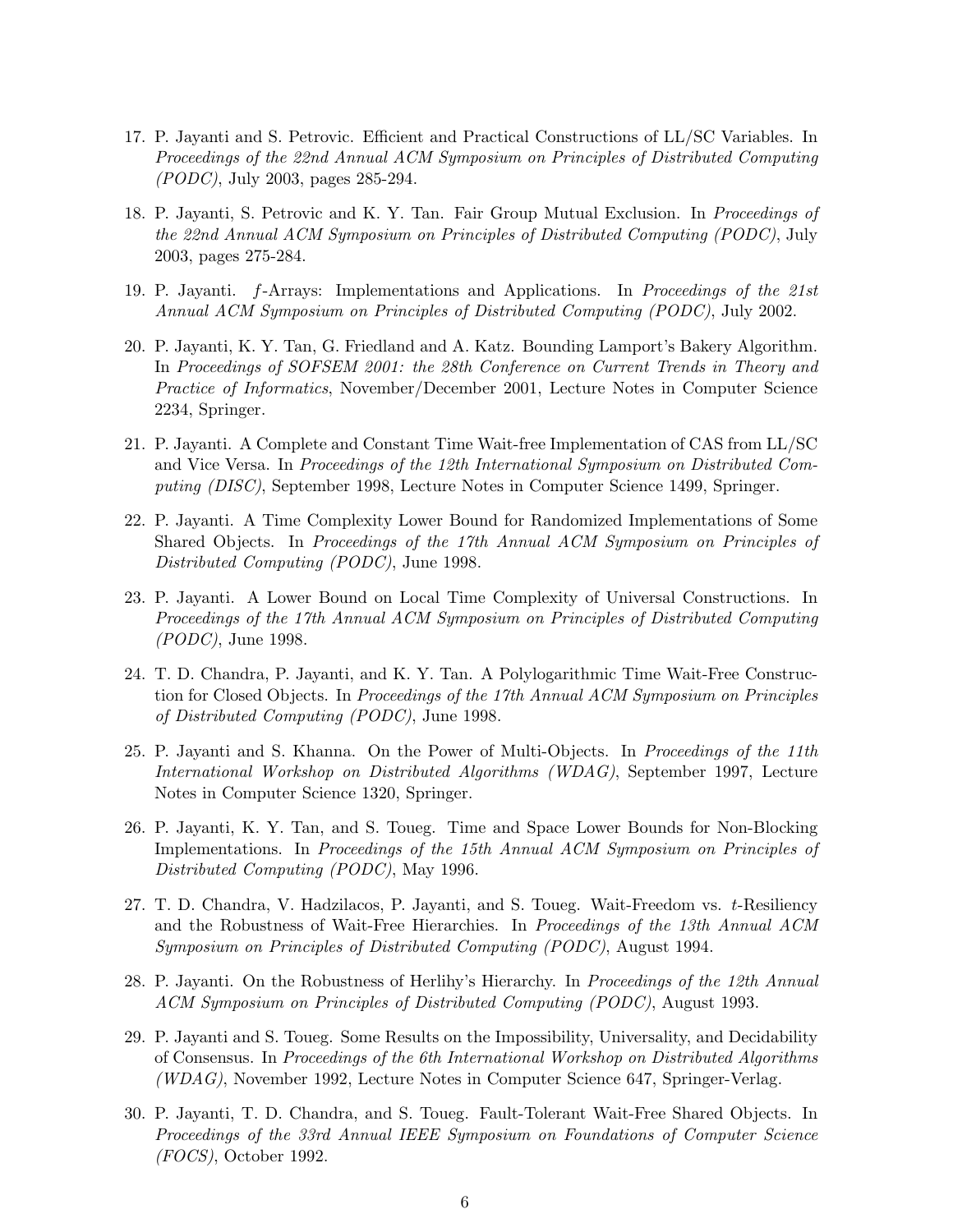- 31. P. Jayanti, E. L. Lloyd, and A. S. Sethi. Complexity of Concurrent Reading and Writing. In Proceedings of the 5th International Workshop on Distributed Algorithms (WDAG), October 1991, Lecture Notes in Computer Science 579, Springer-Verlag.
- 32. P. Jayanti and S. Toueg. Wakeup under Read/Write Atomicity. In Proceedings of the 4th International Workshop on Distributed Algorithms (WDAG), September 1990, Lecture Notes in Computer Science 486, Springer-Verlag.

#### JOURNAL PUBLICATIONS

- 1. T.D. Chandra, V. Hadzilacos, P. Jayanti, and S. Toueg. Generalized Irreducibility of Consensus and the Equivalence of t-Resilient and Wait-Free Implementations of Consensus. SIAM Journal on Computing, 2004, Volume 34, Number 2, Pages 333-357.
- 2. P. Jayanti, K. Y. Tan and S. Toueg. Time and Space Lower Bounds for Nonblocking Implementations. SIAM Journal on Computing, 2000, Volume 30, Number 2, Pages 438- 456.
- 3. P. Jayanti, J. E. Burns, and G. L. Peterson. Almost Optimal Single Reader Single Writer Atomic Register. Journal of Parallel and Distributed Computing (JPDC), 2000, Volume 60, pages 150-168.
- 4. P. Jayanti, T. D. Chandra, and S. Toueg. The Cost of Graceful Degradation for Omission Failures. Information Processing Letters (IPL), 1999, Volume 71, pages 167-172.
- 5. P. Jayanti. Solvability of Consensus: Composition Breaks Down for Nondeterministic Types. SIAM Journal on Computing, 1998, Volume 28, Number 3, Pages 782-797.
- 6. P. Jayanti, T. D. Chandra, and S. Toueg. Fault-Tolerant Wait-Free Shared Objects. Journal of ACM (JACM) May 1998, Volume 45, Number 3, pages 451-500.
- 7. P. Jayanti. Robust Wait-Free Hierarchies. Journal of ACM (JACM), July 1997, Volume 44, Number 4, pages 592-614.

#### INVITED PUBLICATIONS

Wait-Free Computing. In Proceedings of the 9th International Workshop on Distributed Algorithms (WDAG), Le Mont St. Michel, September 1995, Lecture Notes in Computer Science 972, Springer.

### BOOK EDITOR

- 1. S. Rao, M. Chatterjee, P. Jayanti, C. S. Murthy, S. Saha, Editors. Proceedings of the 9th International Conference on Distributed Computing and Networking, ICDCN 2008, Kolkata, India, January 2008. LNCS 4904, Springer.
- 2. P. Jayanti, Editor. Proceedings of the 13th International Symposium of Distributed Computing, DISC '99, Bratislava, Slovak Republic, September '99. LNCS 1693, Springer.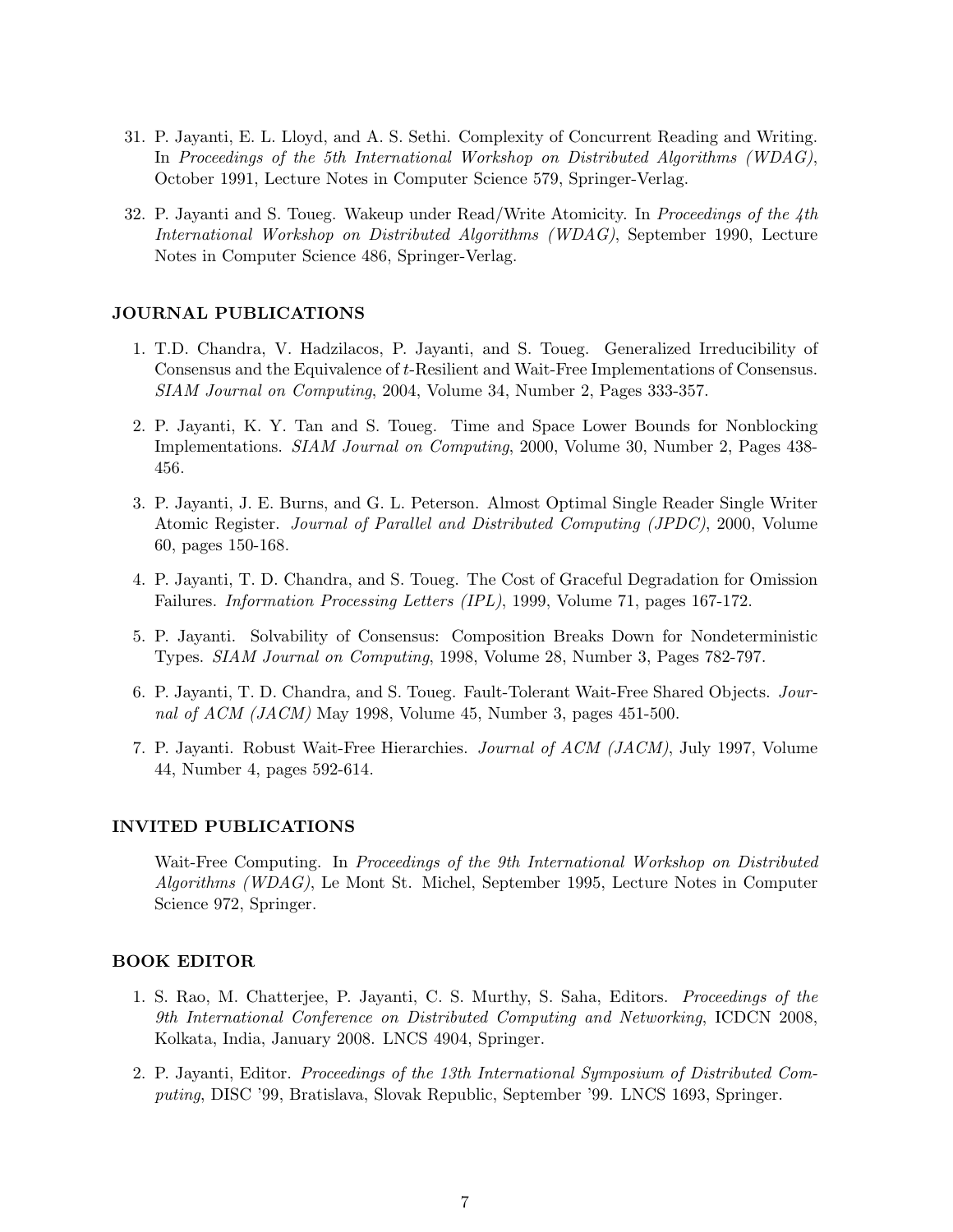# INVITED CONFERENCE/WORKSHOP LECTURES

- 1. The Role of Specification in the Problem Solving Enterprise. International Conference on Distributed Computing and Networking (ICDCN), Coimbatore, India, January 4-7, 2014.
- 2. Wait-Free Computing. Sixth Annual Research Day on Global Computing, Swiss Federal Institute of Technology, Lausanne, Switzerland, July 2002.
- 3. Generalized Snapshot and the Conflict Exclusion Problem. Perspectives on Algorithms and Distributed Algorithms, Center International de Rencontres Mathematiques, Luminy, France, May 21-24, 2001.
- 4. Generalized Atomic Snapshots. Workshop on Complexity Issues in Parallel and Distributed Computation, Fields Institute, Toronto, Canada, June 1998.
- 5. Wait-Free Computing. The Ninth Annual International Workshop on Distributed Algorithms, Le Mont St. Michel, France, September 1995.

#### Ph.D. STUDENTS

Anup Joshi (ongoing).

Vibhor Bhatt (2011). Thesis: Reader-Writer Lock: Rigorous Formulations and Constant RMR Algorithms

Srdjan Petrovic (2005). Thesis: Efficient Algorithms for Implementing Wait-Free LL/SC Variables.

King Y. Tan (2003). Thesis: On the Complexity of Implementing Certain Classes of Shared Objects.

#### M.S. STUDENTS

Zhiyu Liu (2012). Thesis: Efficient Abortable Reader-Writer Exclusion.

Sahil Surana (2010). Thesis: Fair Conflict Exclusion.

Feng Cao (2003). Thesis: Efficient Semi Wait-Free Queue and Stack Algorithms.

Sanjay Khanna (1997). Thesis: On the Power of Multi-Objects.

### EXTERNAL Ph.D. THESIS EXAMINER

Robert Danek, University of Toronto, December 2010

Wojciech Golab, University of Toronto, June 2010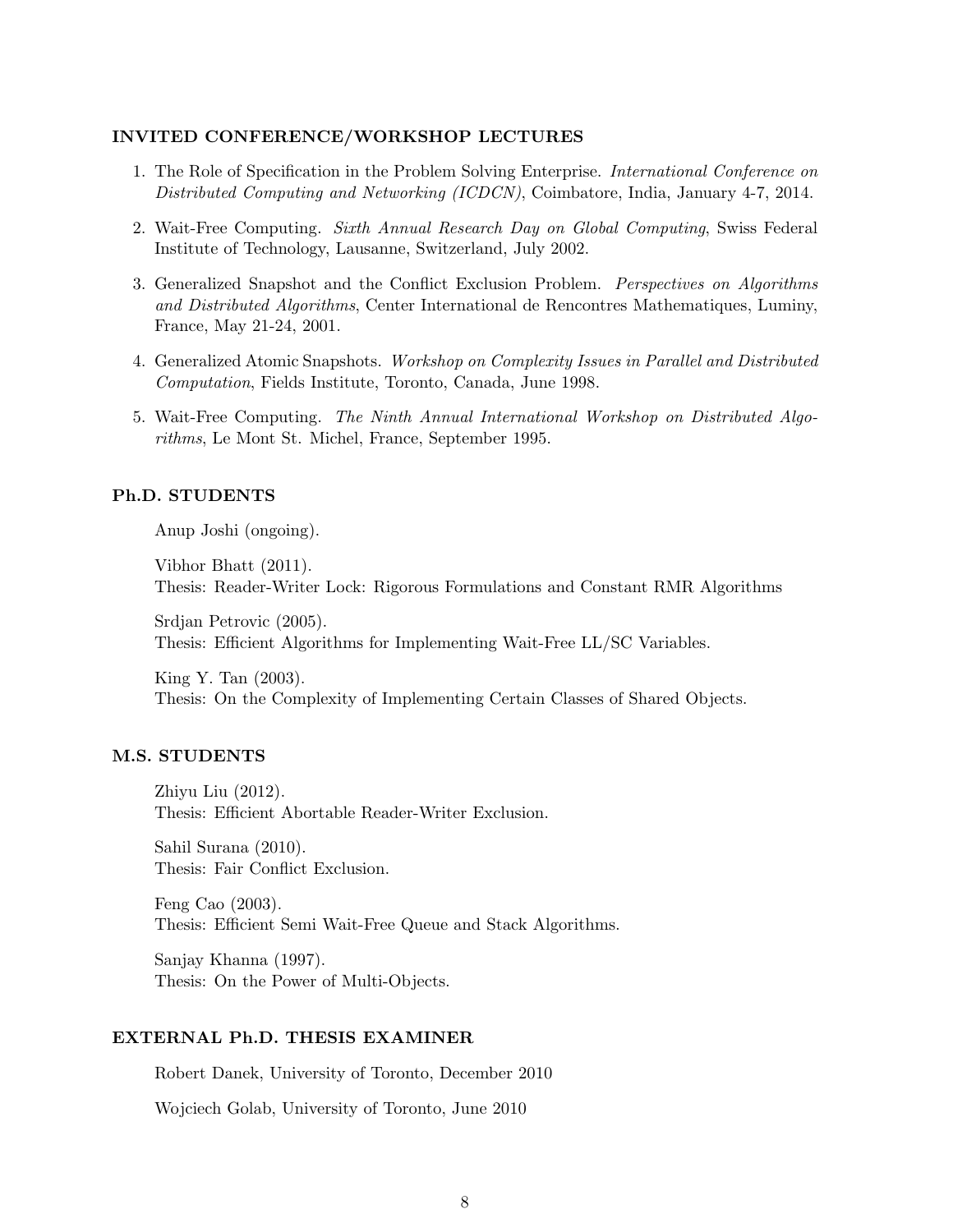### Ph.D. / M.S. THESIS COMMITTEES

Sagar Kale (Ph.D., ongoing) Ranganath Kondapally (Ph.D., 2013) Joshua Brody (Ph.D., 2010) Song Ye (Ph.D., 2006) Li Shen (Ph.D., 2004) John Thomas (M.S., 2004) Stavros Kolliopoulos (Ph.D., 1998) Perry Fizano (Ph.D., 1995)

#### UNDERGRADUATE THESIS STUDENTS

John Martin '17 (ongoing). Thesis: Lower and Upper Bounds for Readers-Writers Synchronization Using CAS.

Jake Leichtling '14. Thesis: Enhancing Reader/Writer Locks with Upgrade and Downgrade.

John Bowman '11. Thesis: Obstruction-free Snapshot, Obstruction-free Consensus, and Fetch&Add mod k.

Jonathan Choi '11. Thesis: A Solution to k-Exclusion with  $O(\log k)$  RMR Complexity.

Mi chael Diamond '11. Thesis: Reader-Writer Exclusion Supporting Upgrade and Downgrade with Reader-Priority.

Matthew Elkherj '11. Thesis: Reader-Writer Exclusion Supporting Upgrade and Downgrade with Starvation-Freedom.

Nancy Zheng '11. Thesis: Constant-RMR Abortable Reader-Priority Reader-Writer Algorithm.

Chase Decker '10. Honor's Thesis: Efficient Non-Blocking Solution to k-Assignment.

Andrew Wansley '10. Honor's Thesis: Experimental Evaluation of Reader/Writer Synchronization Protocols.

Kevin Fischer '09. Honor's Thesis: Concurrency Versus Fairness - A Tradeoff in Group Mutual Exclusion.

Nicholas Christman '08. Honor's Thesis: The Weakest Failure Detector to Solve Mutual Exclusion.

Khanh Do Ba '06. Honor's Thesis: Wait-Free and Obstruction-Free Snapshot.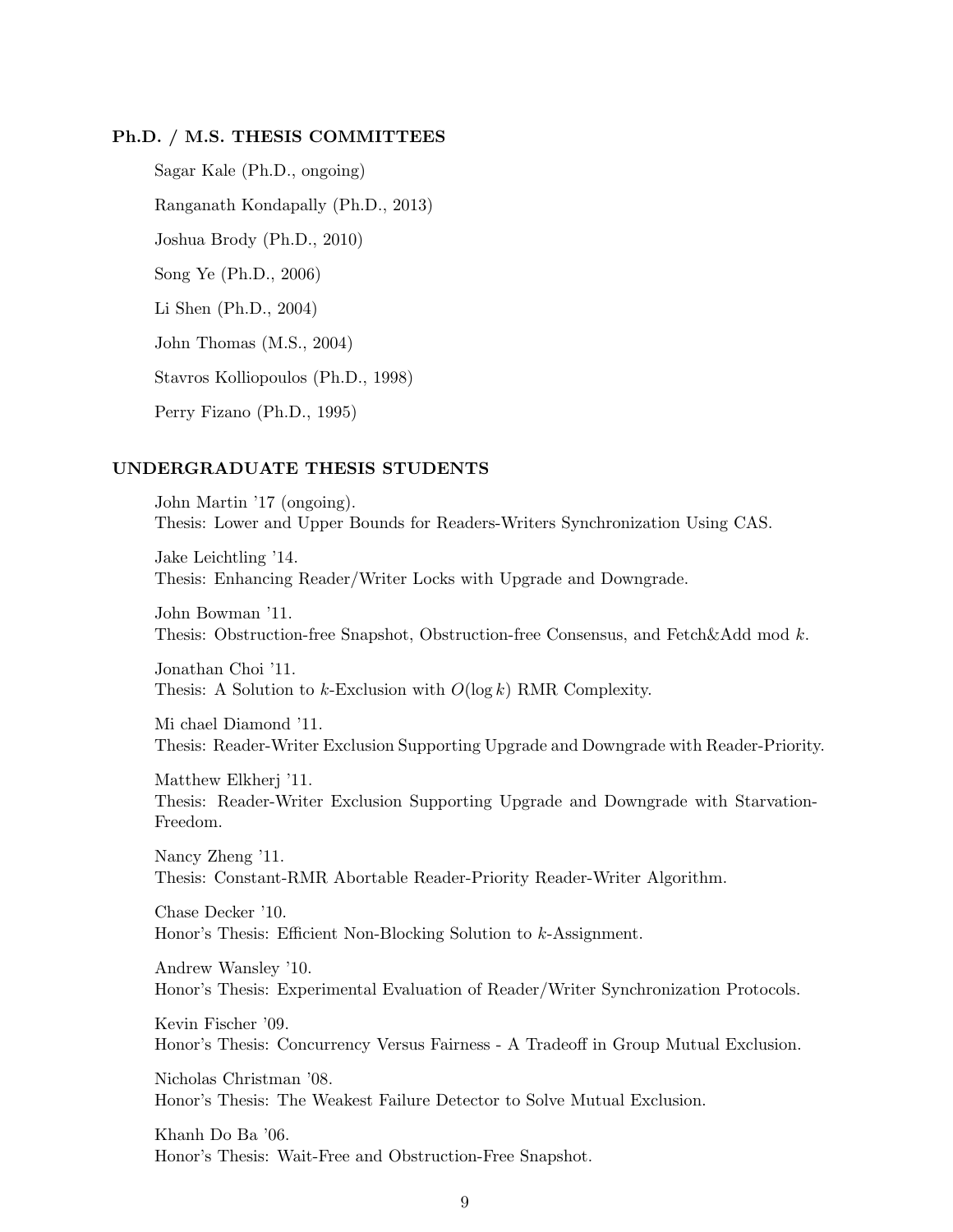Rachel Ringel '04. Honor's Thesis: Efficient Construction of Multi-word Reader/Writer Variables.

Sam Slee '04. Honor's Thesis: Adaptive Long-lived Renaming in Logarithmic Time.

Neha Narula '03. Honor's Thesis: Avoiding Expensive Synchronization Operations. in the Absence of Contention.

Kwang-Hyun Baek '02. Honor's Thesis: An Adaptive Priority Mutual Exclusion Algorithm.

Maxence Crossley '02. Honor's Thesis: Experimental Evaluation of Mutual Exclusion Algorithms.

Bin Song '96. Honor's Thesis: A Tight Lower Bound for 1-tolerant Self-implementation of Consensus.

#### NON-THESIS UNDERGRADUATE RESEARCH ADVISING

William Vranos '16, Thesis Credit, Winter 2016.

Avery Feingold '18, Presidential Scholar, Fall 2015.

Nancy Zheng '11, Independent Study, Spring 2011.

Brevan D'Angelo '10, Presidential Scholar, Winter and Spring 2009.

Greg Friedland '99 and Amir Katz '99, Reading course, Spring 1999 (resulted in a publication on bounding Lamport's Bakery algorithm).

Bin Song '96, Presidential Scholar, Winter and Spring 1995.

Oliver Will '96, Presidential Scholar, Winter and Spring 1995.

#### GRADUATE COURSES TAUGHT

- Advanced Algorithms (CS 231). Winter 2017.
- Theory of Distributed Computing (CS 149/185). Winter 2016, Spring 2014, 2013; Fall 2010, 2006, 2001; Spring 2009; Winter 2003, 2000, 1998; Spring 1994.
- Theory of Computation (CS 109). Spring 2007, 2004-05; Winter 1994-96, 1998-99, 2001-03.

#### UNDERGRADUATE COURSES TAUGHT

- Theory of Distributed Computing (CS 49/85). Winter 2016, 2003, 2000, 1998; Spring 2014, 2013, 2009, 1994; Fall 2010, 2006, 2001.
- Algorithms (CS 31/25). Winter 2017, 2012; Fall 2014, 2013, 2012, 2009, 2008, 2007, 2005, 2004; Spring 2009, 2008, 2006, 2004; Summer 1996.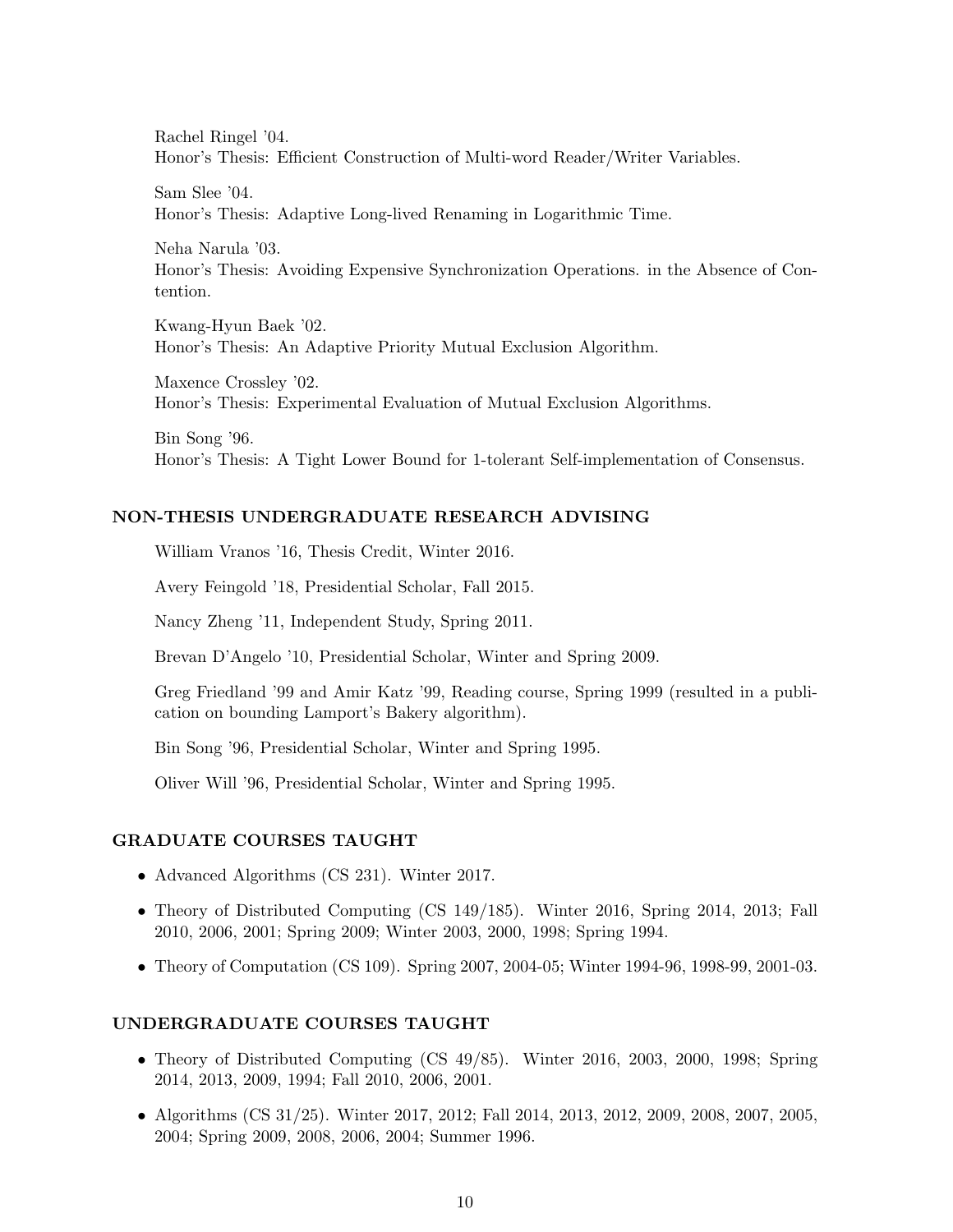- Theory of Computation (CS 39/49). Winter 2011, 2010; Fall 2003, 2002, 2001, 1998, 1995; Summer 1992 (Cornell).
- Problem Solving via Object Oriented Programming (CS 10). Fall 2015; Spring 2012.
- Introduction to Computer Science (CS 5). Spring 2010, 2001.
- Concepts in Computing (CS 4). Winter 2001.
- Data Structures and Programming (CS 15). Winter 2000, 1999, 1995; Fall 1993.
- Discrete Math (CS 30/21). Fall 2016, 2013, 2011; Winter 2016, 2015, 2013, 2012, 2000 (Co-taught with Professor Shemanske).
- Computer Architecture (CS 37). Summer 1999; Spring 1998, 1996, 1995.
- Introduction to Programming. Summer 1989 (University of Delaware).

#### COLLEGE COMMITTEES

- Member, Tucker Council.
- Member, Faculty Committee for the Scholarly Innovation and Advancement Awards, Winter 2016.
- Co-Chair, Search Committee for the Inaugural Dean and Chaplain of the Tucker Center for Spiritual Life, 2015-16.
- Member, Committee on Organization and Policy (COP), 2012-15.
- Member, Working Group for the new Tucker Center for Religious and Spiritual Life, Fall 2014.
- Member, Graduate Education for the Future Strategic Planning Working Group.
- Member, Committee Advisory to the President (CAP), 2008-2011.
- Member, Dean of Faculty Search Committee, 2010.
- Member, Committee for Standard 5 of Dartmouth's Reaccreditation Review, 2009-10.
- Member, Committee on Priorities, 2007-2008.
- Member, Neukom Advisory Board, 2006-2008.
- On the Alternate Faculty Pool of Committee on Standards, 2001-03.
- Member, Committee on Standards, Winter and Spring 2001.
- Member, Committee on Standards, Fall 1999 and Spring 2000.
- Member, Committee on Instruction, Winter 1996.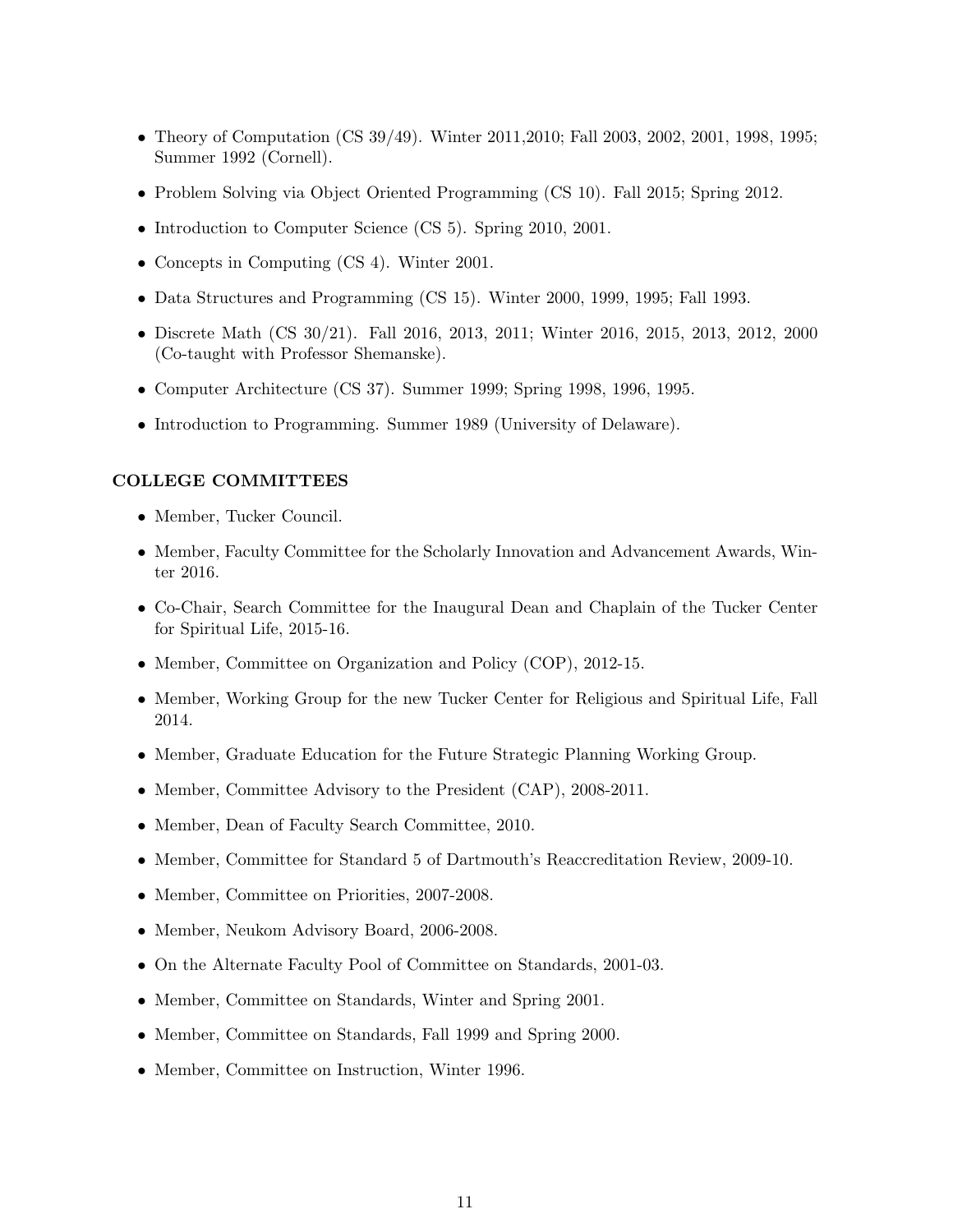## DEPARTMENTAL COMMITTEES

- Undergraduate Adviser, 2015-17.
- Department Teaching Committee, 2016-17.
- Department Chair, 2004-09.
- Co-Chair, Computer Science Building Committe, 2004-09
- Member, Department Visitor Committee, 2004-09.
- Ph.D. Program Adviser, 2009-current, Summer & Spring 2006, Fall 2005, Spring 2005, Fall 2004, 2001-04, 2000-01 (except Fall), 1999-00 (Summer and Spring), 1998-99, 1995-96.
- Chair, Graduate Committee, 2009-13.
- Chair, Computer Science department's Neukom Search Committee, Fall 2005.
- Member, Computer Science department's Neukom Search Committee, Winter 2006.
- Chair, Ph.D. Admissions Committee, 2003-04, 1997-98.
- Chair, M.S. Admissions Committee, 2002-03 and 1999-2000.
- Member, Faculty Recruiting Committee, 2001-02, 2000-01.
- Member, Ph.D. Admissions Committee, 1995-96, 1994-95, 1993-94.
- Member, Master's Admissions Committee, 2014-15, 2011-12, 2001-02, 2000-01.
- M.S. Program Adviser, Fall 2015 and 1999-2000 (Winter and Spring)
- Chair, Colloquium Organization Committee, 1994-95.
- Member, Undergraduate Program Committee, 1994-95.
- Member, Kemeny Computing Contest Panel, 1993-94.

#### CAMPUS ACTIVITIES

- Faculty Adviser to *Shanti*, the Hindu Student Group at Dartmouth College, from its recognition in December 2002 to present.
- Delivered the lecture The excitement of algorithmic research to Dartmouth's Undergraduate Journal of Science Club, February 2016.
- Delivered the lecture Analysing Mutual Exclusion with a Game to Dartmouth's SIAM Student Chapter, January 28, 2015.
- Member of the Panel that discussed the play *Ganesh Versus The Third Reich* hosted by the Hopkins Center for the Arts, Dartmouth College, January 17, 2013.
- Panel speaker at the Second Annual Undergraduate Philosophy Conference organized by Aporia, the philosophy journal run by Dartmouth students, April 10, 2009. Topic: What role can philosophy play in religion? Are there aspects of religion which philosophy cannot explain or apply to?